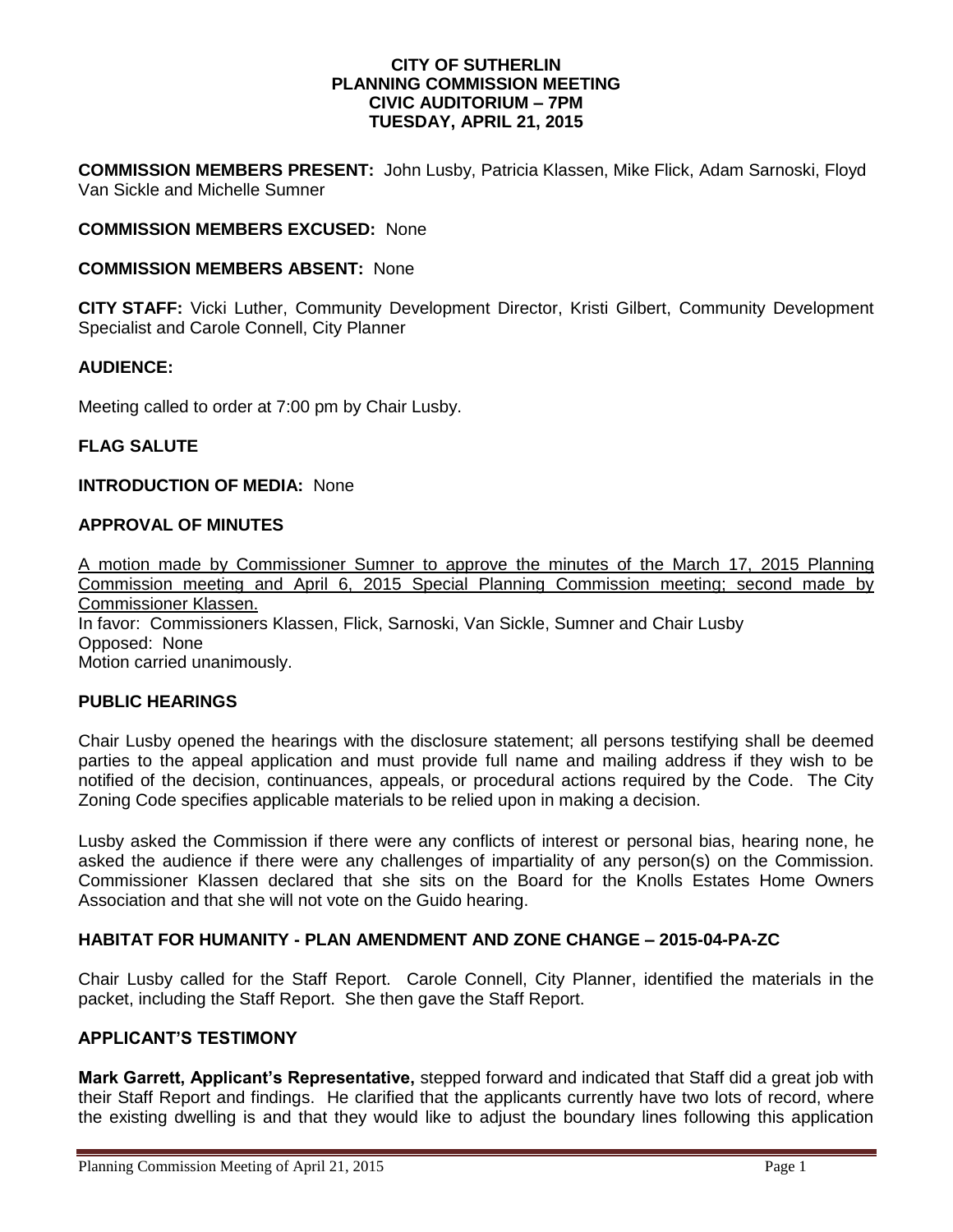process. This would give them an opportunity for two single family dwellings for their housing opportunities.

# **TESTIMONY IN FAVOR**

There was no testimony in favor.

## **TESTIMONY IN OPPOSITION**

There was no testimony in opposition.

With no further testimony, Chair Lusby closed the public portion of the hearing at 7:20 p.m.

Discussion ensued regarding the consensus of the Commission indicating that it was a good idea for the Plan Amendment and Zone Change to allow the current residential use on the subject properties and to continue along with the replacement of the dilapidated house and additional housing opportunities.

A motion made by Commissioner Van Sickle to recommend approval to the City Council of the proposed Plan Amendment and Zone Change; seconded by Commissioner Sarnoski. In favor: Commissioners Klassen, Flick, Sarnoski, Van Sickle, Sumner and Chair Lusby Opposed: None Motion carried unanimously.

# **FAIRWAY ESTATES – VARIANCE TO SETBACKS – 2015-01-VAR**

Chair Lusby opened the public hearing and called for the Staff Report.

Carole Connell identified the materials in the packet, including the Staff Report. She then gave the Staff Report.

## **APPLICAN'TS TESTIMONY**

**Steve Lovemark, i.e. Engineering, Applicant's Representative, 809 S.E. Pine, Roseburg,** stepped forward and entered Applicant's Exhibit No. 1, Photo of subject property and Applicant's Exhibit No. 2, Page 6 of the original PUD approval. Lovemark stated that most of the PUD has been built on by Ross Development, who was the original developer. He builds a home and then sells it before he builds another one. The developer has invested everything into the development and is the one who has everything to lose. Mr. Lovemark then went through his exhibits with great detail. He noted that the existing lots are not set up to play baseball in the backyards, they are designed with good size houses that are affordable with low maintenance. The open space maintains the park like atmosphere to play ball.

Lovemark discussed the 20' setback requirement for the garage stating that the setback creates an additional parking spot. He noted that there is no sidewalk in the PUD, that a vehicle would be impeding, therefore the 20' setback is not necessary. He indicated that the subject properties are not within a standard subdivision and that the proposed request falls within the PUD requirements.

## **TESTIMONY IN FAVOR**

There was no testimony in favor.

## **TESTIMONY IN OPPOSITION**

There was no testimony in opposition.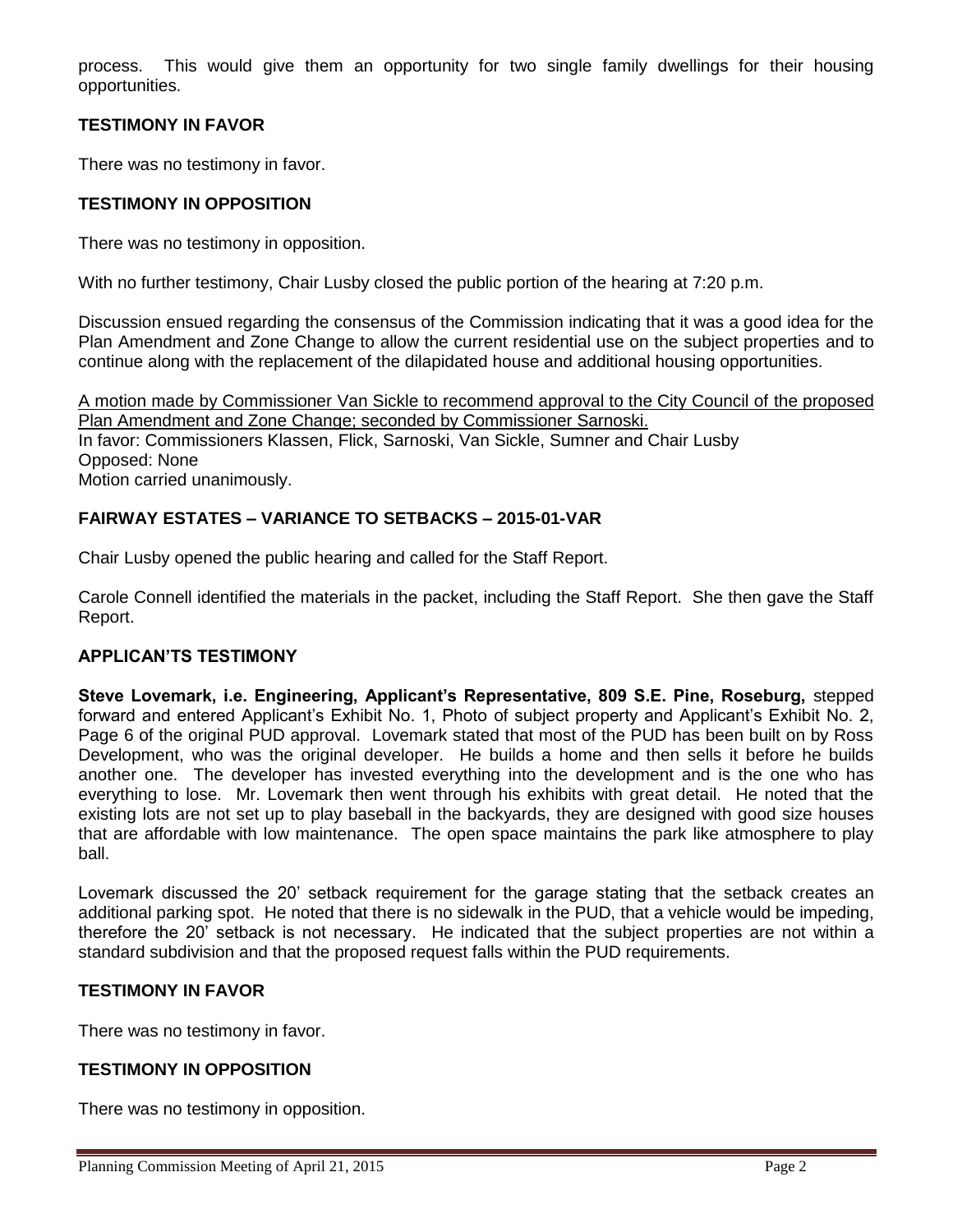With no further testimony, Chair Lusby closed the public portion of the hearing at 8:08 p.m.

A motion made by Commission Van Sickle to deny the front yard Variance request for the garage and approve the rear yard setback Variance; second made by Commissioner Sarnoski.

Discussion ensued. Commissioner Sumner suggested flexibility in either the front yard or the back yard, but not both at the same time. Commissioner Klassen expressed the importance of a 20' driveway. Commissioner Flick stated that by granting a 5' Variance to the rear, they would already be gaining an additional 5'. Chair Lusby clarified that the code stated that you could vary the setbacks in a PUD "except" the garage setback. Connell confirmed what the code stated.

In favor: Commissioners Klassen, Flick, Sarnoski, Van Sickle, Sumner and Chair Lusby Opposed: None Motion carried unanimously.

## **GUIDO – VARIANCE TO LOT COVERAGE – 2015-03-VAR**

Chair Lusby called for the Staff Report. Carole Connell, identified the materials in the matter, including the Staff Report. She then gave the Staff Report. Connell stated that she did a site visit and concurred with the Applicant's statement that several homes and their impervious surface, in the area, exceeded the 35% lot coverage.

## **APPLICANT'S TESTIMONY**

**Brant Guido, 308 Clearview Drive, Roseburg,** stepped forward and stated that he has intentions of building a desirable house with amenities that would add to the neighborhood. Mr. Guido identified several other houses that were in excess of the 35% lot coverage in the same area; therefore, asking why there is a hardship on his property when there was not any imposed on the other properties.

Mr. Guido stated that his uncle bought the lot ten years ago and has given him the opportunity to build a spec home to put in the Home Show. He requests the Commission approve his application for a variance as the precedence has already been set in the neighborhood.

### **TESTIMONY IN FAVOR**

**Patrick Guido**, stepped forward and stated that he is the uncle that bought the lot ten years ago and that he was in favor of the proposed variance.

## **TESTIMONY IN OPPOSITION**

There was no testimony in opposition.

With no further testimony, Chair Lusby closed the public portion of the hearing at 8:30 p.m.

Commissioner Klassen stated houses that were built exceeding the 35% lot coverage were built under a different Community Development Director and that past wrong doings don't make it right. She then stated the Home Owners Association is terrified that they will get this problem over and over.

Commissioner Sarnoski stated that it would be a case by case basis. Chair Lusby concurred with Commissioner Sarnoski.

A motion made by Commission Sumner to approve the Variance request to the lot coverage requirement; second made by Commissioner Van Sickle.